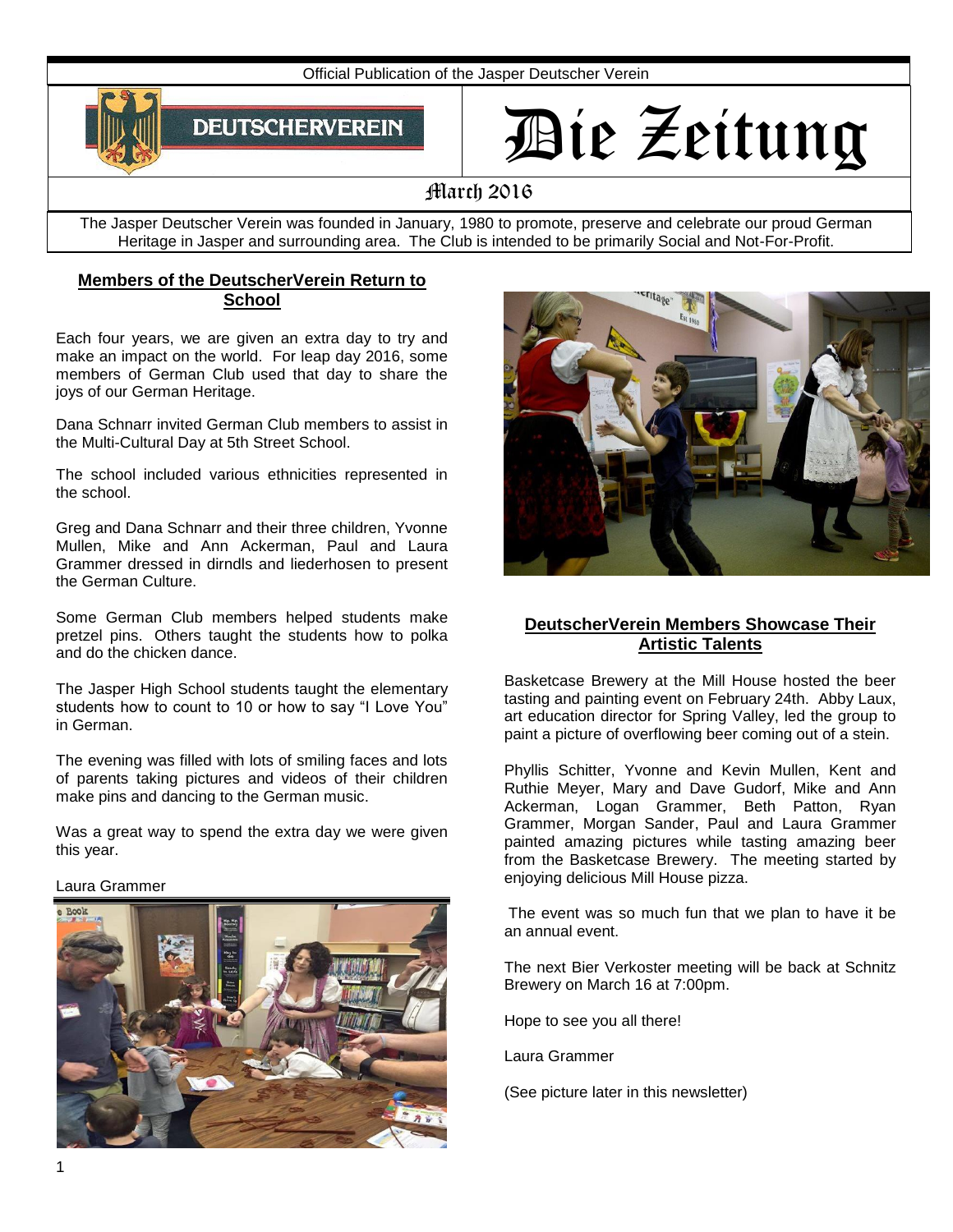## **Januar Jasper DeutscherVerein in Review**

The Deutscher Verein met January 21 at the Jasper Moose Lodge for the annual wine and pie tasting/judging.

President Mike Ackerman welcomed the 75 members and guests present. He presented members with a request to change the by-laws by not having age limit on members. Steve Schmitt made motion to approve, Dave Buehler made second motion, all approved.

Mike then led members in the Pledge of Allegiance and the prayer before the meal.

Mike discussed updating the mural by the Maypole. Dan Wehr is working on finding someone to do it.

Also mentioned to members to come up with some ideas for a vacant space by the pastry booth.

Laura gave treasurers report. A large percentage of members have paid their dues.

She also talked about a beer tasting and painting at the Millhouse on February 24<sup>th</sup> at 6:00 p.m.

The drawing of door prizes was then held. Special prizes were won by Linda Wehr and Mary Gudorf. Door prizes were won by Rich Weyer and Bernita Burger.

Paul Grammer announced the winners of the wine and pie entries.

Grape wine winner was Dan Wehr.

Non-grape winner was Linda Wehr with her Raisin Jack.

Pie winners was Nancy Ziegler with her Pumpkin Pecan pie and Phyllis Schuler with her Skillet Apple Pie.

The program was presented by Catherine Bramlett, owner of the Mad Batter Bakery.

The next meeting will be February  $17<sup>th</sup>$  at the Moose Lodge. Doors open at 6:00. Meeting will be at 6:30. The menu will consist of Chicken Noodle Soup and Merkley's hot dogs. Members with last names A-H bring a dessert, I-Q a vegetable and R-Z a salad.

Submitted by Barb Schmitt **Secretary** 

## **Februar Jasper DeutscherVerein in Review**

The Deutscher Verein met on February 17 at the Jasper Moose Lodge.

President Mike Ackerman welcomed the members and guests. He also led the Pledge of Allegiance and prayer before the meal.

Laura Grammer gave treasurer report, and reminded members of the Beer Tasting and Painting on Wednesday. February 24. Reservations were due by February 14<sup>th</sup>. It will be held at the Mill House and starts at 6:00.

Sandy Wehr announced a new member on the board of Sister Cities. She is Lois Kuntz. The members were asked if they agree with her being on the board. Motion was made by Clif Howard and Nancy Ziegler made second motion. All.agreed.

Sandy Wehr announced that the German Exchange Students are selling BR Bucks again and they will have their annual golf scramble on May 21 at the Buffalo Trace golf course.

Pat Schuler presented an idea to sell pretzel necklaces in the stand next to the pastry booth. We are searching for some more ideas, so if you would like to present an idea please do so at the next meeting.

The March meeting will be March  $17<sup>th</sup>$  which is on St. Patrick's Day. Come join the fun with your green attire. We just might have green beer. It will be at the Jasper Moose Lodge. Doors open at 6:00.

The menu will be roast beef and mashed potatoes.

Members with last names A-H bring vegetable, I-Q bring a salad, and R -Z bring a dessert

The program will be a presentation by the Jasper High School German exchange Students

The winners of the bread were Kathy Wanniger for her beer bread and Nancy Ziegler for her poppy seed bread.

The door prizes were won by Karolina Zaha and Janice Kress. The special door prizes were won by Pam Howard and Sharon Kunkle.

The rest of the evening was spent socializing.

Submitted by Barb Schmitt **Secretary**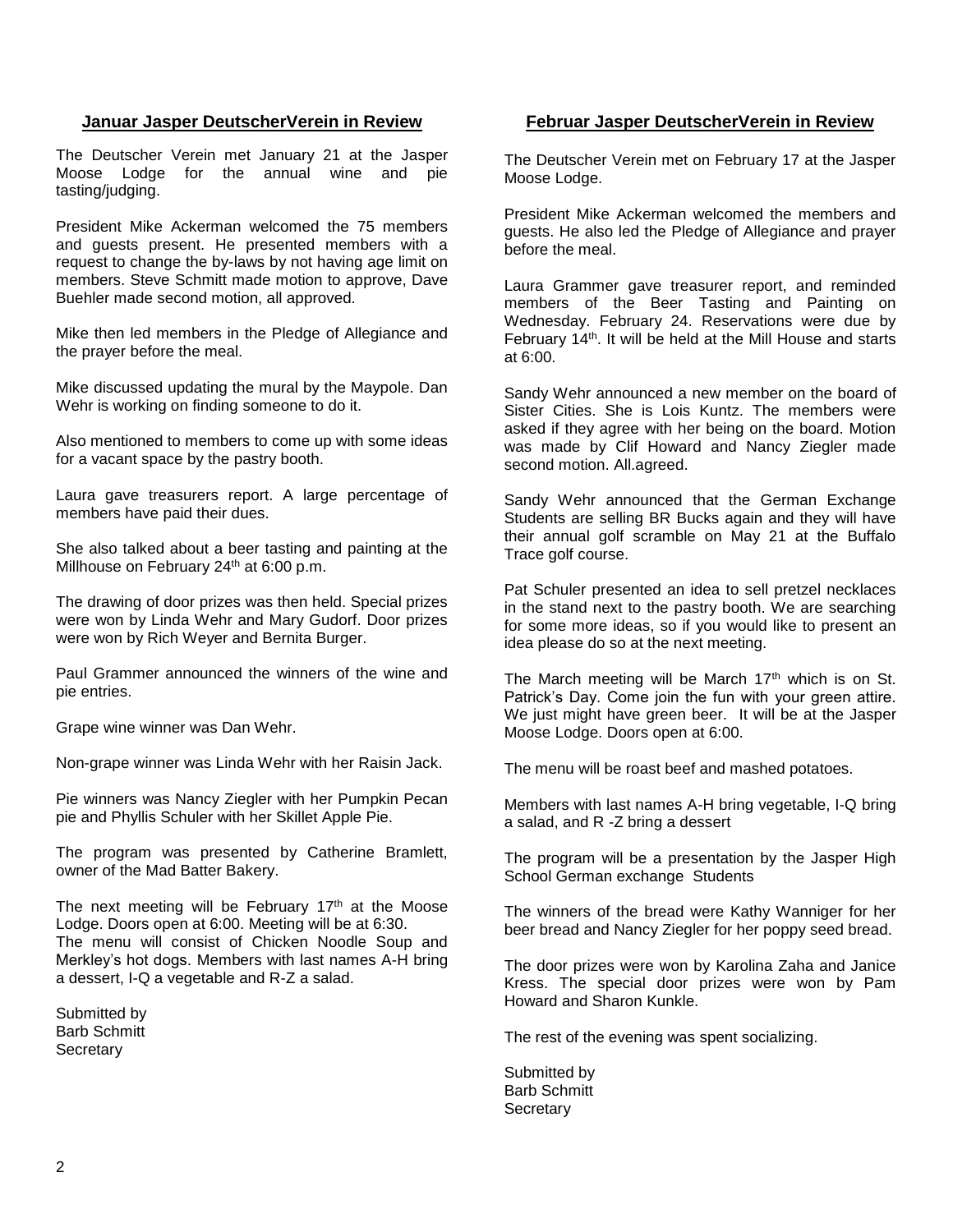**Sister Cities of Jasper, Inc. Golf Scramble – Saturday, May 21st at Buffalo Trace Golf Course Shotgun start at 1:00pm – Lunch at 12:00pm Prizes, Food, and Fun \$50 per person - \$200 for a team Register by May 16th – Sandy Wehr at 812-482- 2055 or email to [senora@twc.com](mailto:senora@twc.com)**

# **Proceeds to benefit the JHS German Exchange Program.**

## **Message from Mike…….**

We are off to a great start to the new year as we celebrate our German Heritage. We had a nice turnout for wine and pie judging in January as well as bread judging in February. You will find the listing of winners in Barb Schmitt's minutes of the January and February meetings. Thanks goes out to our program providers, Catherine Bramlet for our January program, and Basket Case Brewing for our February program. Be sure to look for Laura Grammer's articles about the Bier Verkoster's February event of beer tasting and picture painting. Thanks to club members who helped to support Dana Schnaar at MultiCulture Day at 5<sup>th</sup> Street School on Leap Day.

Our March meeting has been scheduled for Thursday, the 17th, which is St Patrick's Day. Be sure to wear green so you don't get pinched. Our program will be provided by the Jasper High School German Students. I am told the program will include a little music, and a game where students will present us with information about some famous Germans and have members guess the identity. German teacher Hayley Arthur is working with students to provide us with a fun meeting. Be sure to come out and enjoy the fun.

Our April meeting has been scheduled for Wednesday April 20<sup>th</sup>. This meeting will feature a presentation from Jasper native, Don Flick, on L. Frank Baum / Wizard of Oz, the real meaning behind the Yellow Brick Road. This program promises to be informative and fun.

In the spring we plan to have an outing to visit Vonderheide's Hops farm to get a first had look at how an important ingredient to the flavor of beer is now being grown here in Dubois County. As the wineries start to unveil their schedules for late spring and summer entertainment, we plan to continue this year with our summer series of winery trips.

Remember, this is your chance for your voice to be heard. Jasper Deutscher Verein is continuing to forward the project of refreshing and updating the Mural at the corner of 6th & Newton Streets. With the existing mural

showing the signs of age and building owner Bob Herzog needing to perform tuck pointing of the brick behind the mural, the timing of this project is spot on. Thanks to Dan Wehr and Pat Schuler for taking lead roles on this project. As announced at our meetings, if you have suggestions for types of representations that might be considered for the new mural, please get these into Dan Wehr [d.wehr@twc.com](mailto:d.wehr@twc.com) or Mike Ackerman [mike@ackoil.com](mailto:mike@ackoil.com) 812-630-8756 by mid- March for consideration.

Are you interested in purchasing a Deutscher Verein vest? Thanks to efforts of Margie Jefferies, we have a new seamstress for the men's vests, Dorothy Hautsch. Seamstress Barbara Mohr continues to be available to sew vests for the ladies.

Thanks for all you do to keep our German Heritage alive and strong. I look forward to seeing you at our meetings.

Mike Ackerman

President

# **MEMBERSHIP**

Dues for the DeutscherVerin are \$10 a person. Out of this \$10, a \$1 will go to the Jasper Deutscher Verein (German Club) German Heritage Endowment, \$.50 per member for dues to Sister Cities of Jasper, Inc., and \$8.50 to German Club for postage and meetings. Dues are to be by March 31, 2016 by mail to German Club, P.O. Box 15, Jasper, IN 47547-0015 or paid at meeting.

**\*\*\*\*\*\*\*\*\*\*\*\*\*\*\*\*\*\*\*\*\*\*\*\*\*\*\*\*\*\*\*\*\*\*\*\*\*\*\*\*\*\*\*\*\*\*\*\*\*\*\*\*\*\*\*\*\*\***

# **Address Changes for Newsletters – Also for "Snowbirds" With Temporary Address Change**

Would all members who are going to be gone for any period of time, please notify Patti Goepfrich at 812-482- 4821 with your new address so we can forward your newsletter to you. This keeps us from having to pay double postage and assures you to receive all newsletters while you are away from home. Having your mail forwarded while you are gone will not work, simply because of the "Return Service Requested" stamped on our newsletter. This is stamped to let us know when someone has moved. The Post Office informs us of new addresses if you have permanently moved.

Thank you to our resident gardeners, Dan and Linda Wehr and Jim and Rita Corn, for all they do to make the area around the Flagpole at the Corner of 6<sup>th</sup> and Newton Streets a welcoming area for our community. Your efforts are appreciated!!!!!!!!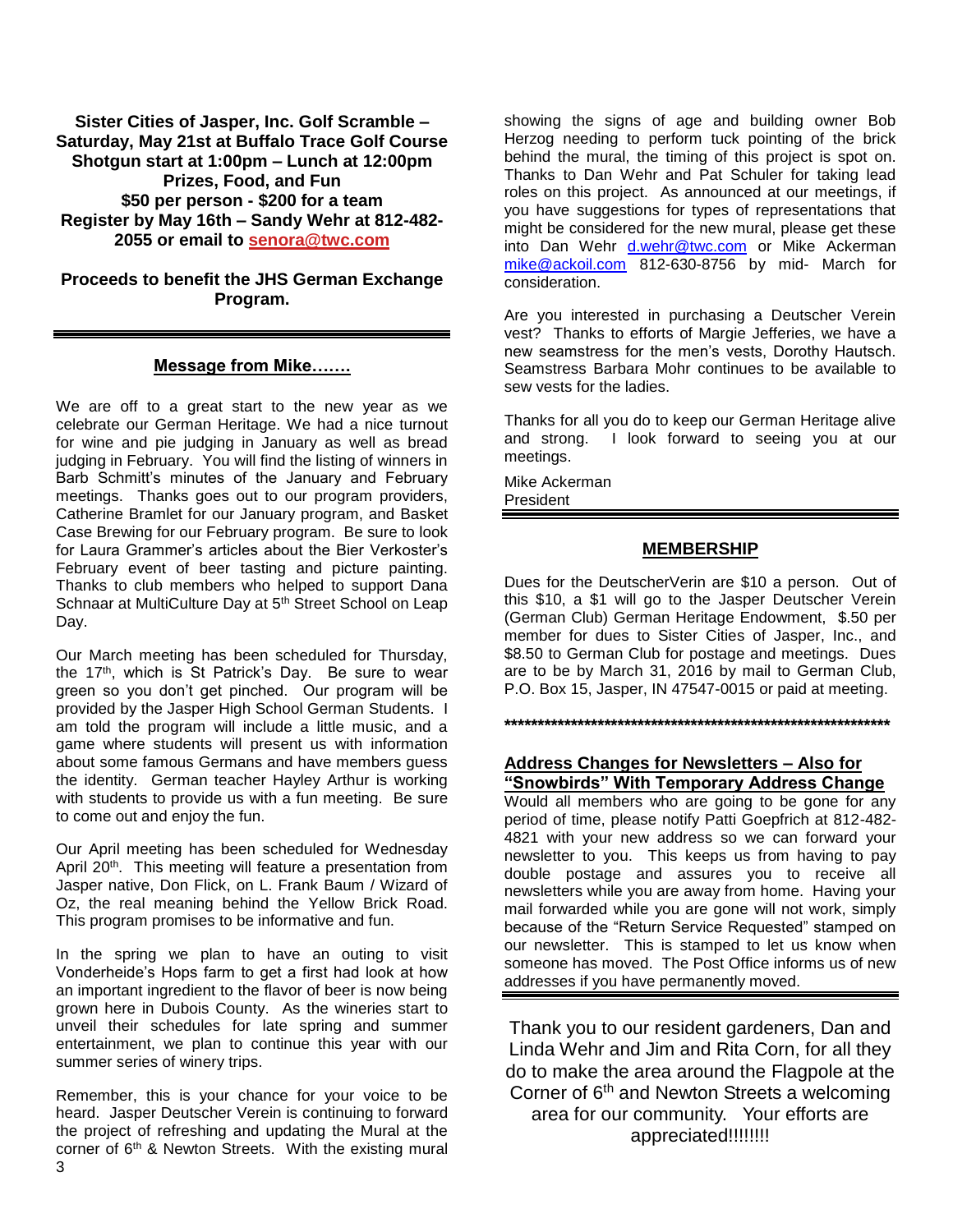# **Upcoming Events – Mark Your Calendars**

#### **Maerz**

**St. Patrick's Day Celebration - Thursday, March 17th** Jasper Moose Lodge – Doors open at 6 Meeting at 6:30 Program will include a presentation by the Jasper High School German Students.

Menu will be Roast Beef and Mashed Potatoes

Members with last names  $A - H$  a vegetable,  $I - Q - a$ salad, and  $R - Z - a$  dessert

## **April**

Friday, April 1st, Scholarship Applications Due

Wednesday, April 20th

This meeting will feature a presentation from Jasper native, Don Flick, on L. Frank Baum / Wizard of Oz.

Members with last names  $A - H - a$  salad,  $I - Q - a$ dessert, and  $R - Z - a$  vegetable.

#### **August**

Strassenfest – August 4, 2016 – August 7, 2016

## **September**

Summer Picnic - September 10, 2016

## **Jasper Deutscher Verein Taking Scholarship Applications**

The Jasper Deutscher Verein is offering a scholarship in the amount of \$1,000 to a German student of Dubois County. If you have a child, grandchild or know of anyone who would like to submit an application, please inform them to contact their Guidance Counselor at their school. Applications must be postmarked no later than April 1, 2016. If any questions, please contact Linda Wehr at 812-482-4432.

At their January Board of Directors' Meeting in 2008, the following adopted the following qualifications for the Dubois County Scholarship in the amount of \$1,000.00.

1. Completion of the common scholarship application available from the School's Guidance Office.

2. Successful completion of two years of high school German.

3. Two years of active participation in German Club or German Civic affairs in other schools.

4. Verification of enrollment in a German course at the college of their choice, or participation in an accredited German study abroad program such as the IU Honors Program.

5. Submission of a one page or less essay stating your personal qualifications and intentions.

6. 6. GPA consideration.

7. Participation in an exchange program or hosting an exchange student.

8. Submission of two letters of recommendation from adults other than school personnel regarding personal character, etc.

9. The scholarship will be awarded upon verification of enrollment in German at college or acceptance into another German study abroad program such as the IU Honors Program. A \$500.00 scholarship will be given for the first semester and will be renewable for the second semester.

10. Parental membership in the Jasper Deutscher Verein will be considered.

11. Submission of all completed forms by April 1, 2016 to:

Jasper Deutscher Verein Scholarship Committee, P.O. Box 15,Jasper, Indiana 47547-0015

#### **Easy Cheesy Soup with Beer**

Prep Time 10 min. Total Time 25 min. Servings 6 servings, 1 cup each

Ingredients 1 carrot, shredded 1/4 cup chopped onions 1/4 cup butter or margarine 1/4 cup flour 2-1/2 cups milk 2 cups shredded CRACKER BARREL Sharp Cheddar **Cheese** 1/2 cup beer 1/8 tsp. each salt and pepper

Cook vegetables in butter in large saucepan on medium heat 5 min. or until tender, stirring frequently. Add flour; mix well. Gradually add milk, stirring until well blended. Cook 3 to 5 min. or until thickened, stirring constantly.

Add cheese; cook on low heat 1 to 2 min. until melted, stirring frequently. Stir in beer.

Cook until heated through. (Do not boil.) Stir in salt and pepper.

**(taken from www.kraftrecipies.com)**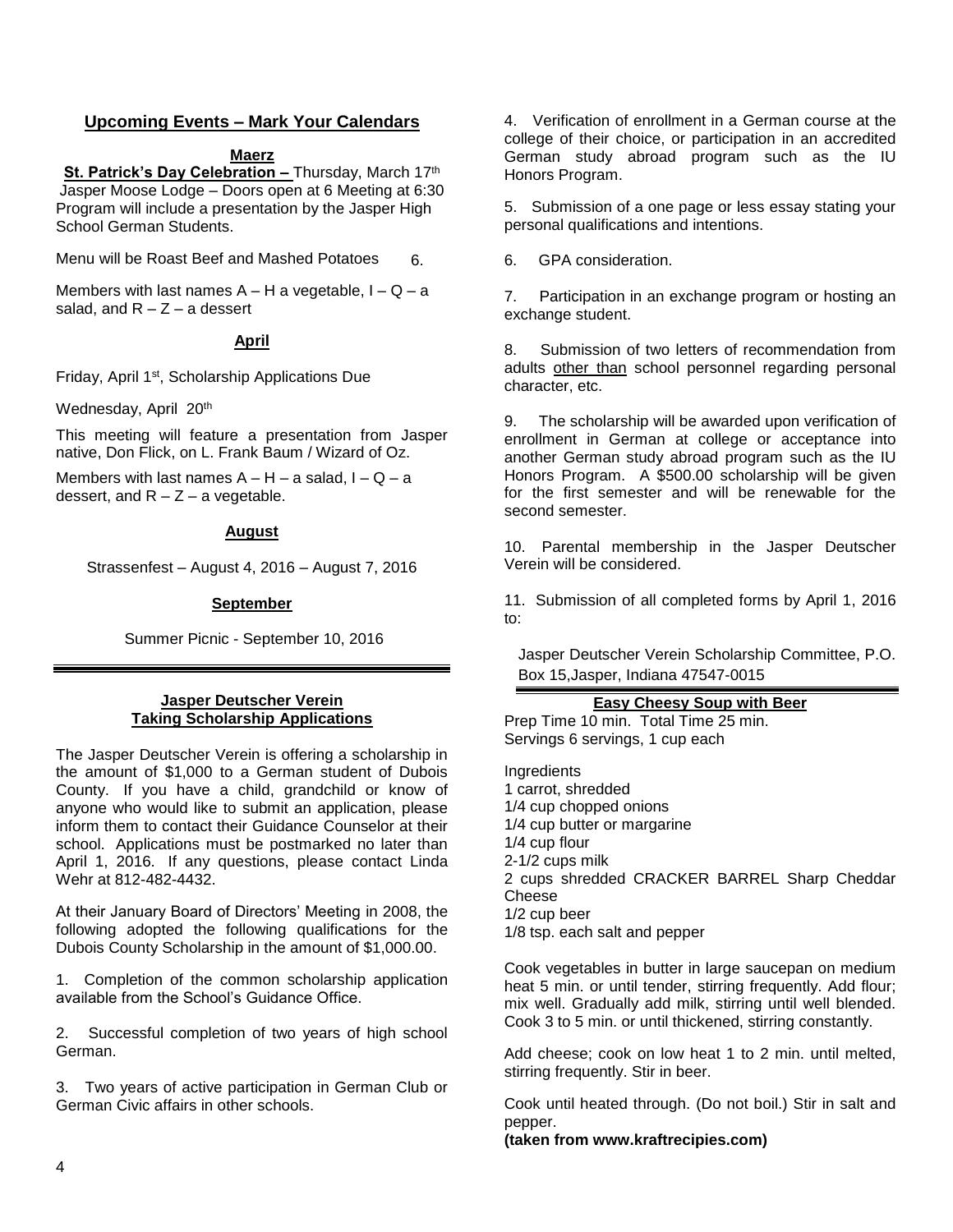# **Membership Dues**

It's that time of year again! Please submit your dues for 2016 by March 31, 2016 by completing and sending in the following form. Thanks!

| SEND TO: Jasper Deutscher Verein, ATTN: Laura Grammer, P.O. Box 15,<br>Jasper, IN 47547-0015<br>**********************************<br>**********************************                                                                                                                                                           |
|------------------------------------------------------------------------------------------------------------------------------------------------------------------------------------------------------------------------------------------------------------------------------------------------------------------------------------|
|                                                                                                                                                                                                                                                                                                                                    |
|                                                                                                                                                                                                                                                                                                                                    |
|                                                                                                                                                                                                                                                                                                                                    |
| Home Phone $( )$ $)$ $\qquad$ $\qquad$ $\qquad$ $\qquad$ $\qquad$ $\qquad$ $\qquad$ $\qquad$ $\qquad$ $\qquad$ $\qquad$ $\qquad$ $\qquad$ $\qquad$ $\qquad$ $\qquad$ $\qquad$ $\qquad$ $\qquad$ $\qquad$ $\qquad$ $\qquad$ $\qquad$ $\qquad$ $\qquad$ $\qquad$ $\qquad$ $\qquad$ $\qquad$ $\qquad$ $\qquad$ $\qquad$ $\qquad$ $\q$ |
|                                                                                                                                                                                                                                                                                                                                    |
| [circle one]<br>Single Membership (\$10.00) or Couple Membership (\$20.00)                                                                                                                                                                                                                                                         |
| [circle one]<br>New Membership or Membership Renewal                                                                                                                                                                                                                                                                               |
| Please indicate the year which dues are to be applied:                                                                                                                                                                                                                                                                             |

**Check out the fun evening of Painting and Tasting made available to members of the DeutscherVerein** 



 $\mathsf{r}$